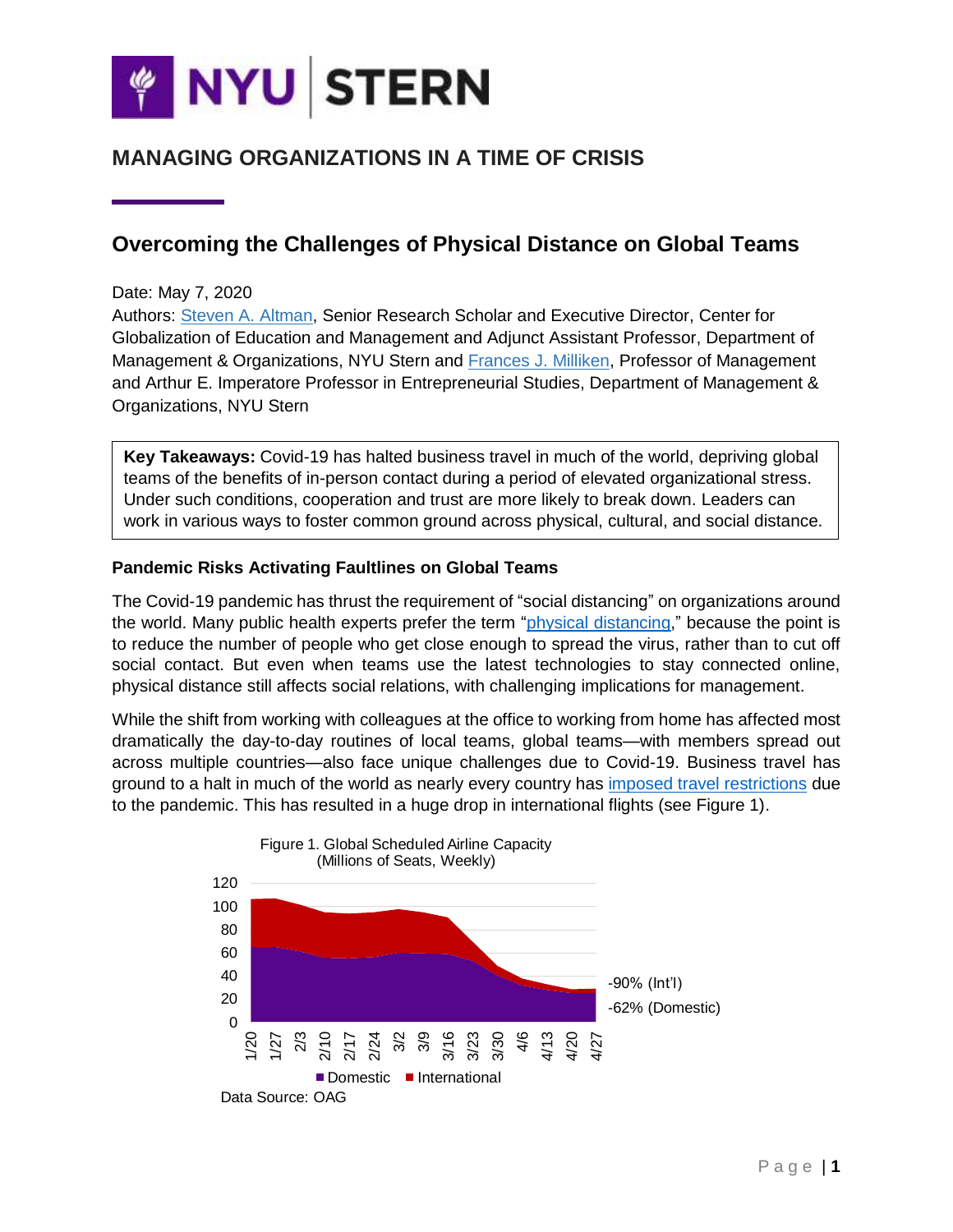As a result of restrictions on travel, global teams are now deprived of the possibility of meeting in person at precisely the sort of time when organizational stresses might otherwise prompt managers to bring their teams together. Macroeconomic conditions have [deteriorated,](https://blogs.imf.org/2020/04/14/the-great-lockdown-worst-economic-downturn-since-the-great-depression/) and multinational firms face special challenges. For example, multinational enterprises are involved in [half](https://www.oecd-ilibrary.org/industry-and-services/multinational-enterprises-and-global-value-chains_194ddb63-en) (or [more\)](https://unctad.org/en/pages/PressRelease.aspx?OriginalVersionID=113) of world trade, and trade flows are shrinking much faster than output. The World Trade Organization [forecasts](https://www.wto.org/english/news_e/pres20_e/pr855_e.htm) a 13% to 32% decline in merchandise trade volume in 2020, as compared to a 3% to 9% drop in real GDP. Firms must simultaneously manage [supply chain](https://www.bloomberg.com/news/articles/2020-03-20/a-covid-19-supply-chain-shock-born-in-china-is-going-global) disruptions and [workforce](https://www.ilo.org/wcmsp5/groups/public/@dgreports/@dcomm/documents/briefingnote/wcms_740877.pdf) cuts. Meanwhile, [geopolitical tensions](https://www.crisisgroup.org/global/sb4-covid-19-and-conflict-seven-trends-watch) are rising, and globalization faces [major public policy headwinds](https://logistics.dhl/gci) (Altman and Bastian, 2019), exacerbating the challenge of unifying nationally diverse teams.

In this context, it is useful to recall that international management, as Zaheer, Schomaker, and Nachum (2012) put it, is essentially the "management of distance." International business scholars often think of cross-country differences as distances along multiple dimensions: cultural, administrative/political, geographic, etc. (Ghemawat, 2001; Verbeke, van Tulder, & Puck, 2017), and distance has also been explored as a multidimensional construct in sociology and psychology (see Lewandowski and Lisk (2012) for a review). Neeley (2015) highlights how physical distance can exacerbate the effects of social and cultural distance on global teams:

"One basic difference between global teams that work and those that don't lies in the level of social distance—the degree of emotional connection among team members. When people on a team all work in the same place, the level of social distance is usually low. Even if they come from different backgrounds, people can interact formally and informally, align, and build trust…Coworkers who are geographically separated, however, can't easily connect and align, so they experience high levels of social distance and struggle to develop effective interactions. Mitigating social distance therefore becomes the primary management challenge for the global team leader."

The Covid-19 pandemic is forcing us to keep our physical distance, and the stresses it is generating in business and international relations separate colleagues in other ways that could activate "faultlines" within global teams (Cramton & Hinds, 2004; Lau & Murnighan, 1998). Faultlines can occur in teams when there are subgroups within a team that share multiple characteristics in common (e.g., nationality, country location, functional specialty, and language). When faultlines are activated, team members can come to identify more with their subgroup than with the overall team, and conflicts can develop. Power or status differences between subgroups can activate faultlines (Hinds, Neeley, & Cramton, 2014) and create difficulties in resolving them.

### **Implications for Managers: Overcoming Distance to Foster Inclusion**

Much about the current situation makes the risk of faultlines being activated on global teams higher than usual. The requirement to maintain physical distance that prohibits face-to-face contact between members of global virtual teams, the exclusive use of technology-mediated communication tools that reduce the richness of communications, the difficult economic and financial situations faced by many organizations, and the emerging conflicts between country governments act as potential threats to team cohesion on global virtual teams.

In this circumstance, team leaders will need to work hard to create "common ground" (Cramton, 2001) and to build trust to avoid the activation of faultlines. Trying to find points of commonality or shared interests between team members in different locations can be helpful (Neeley, 2015).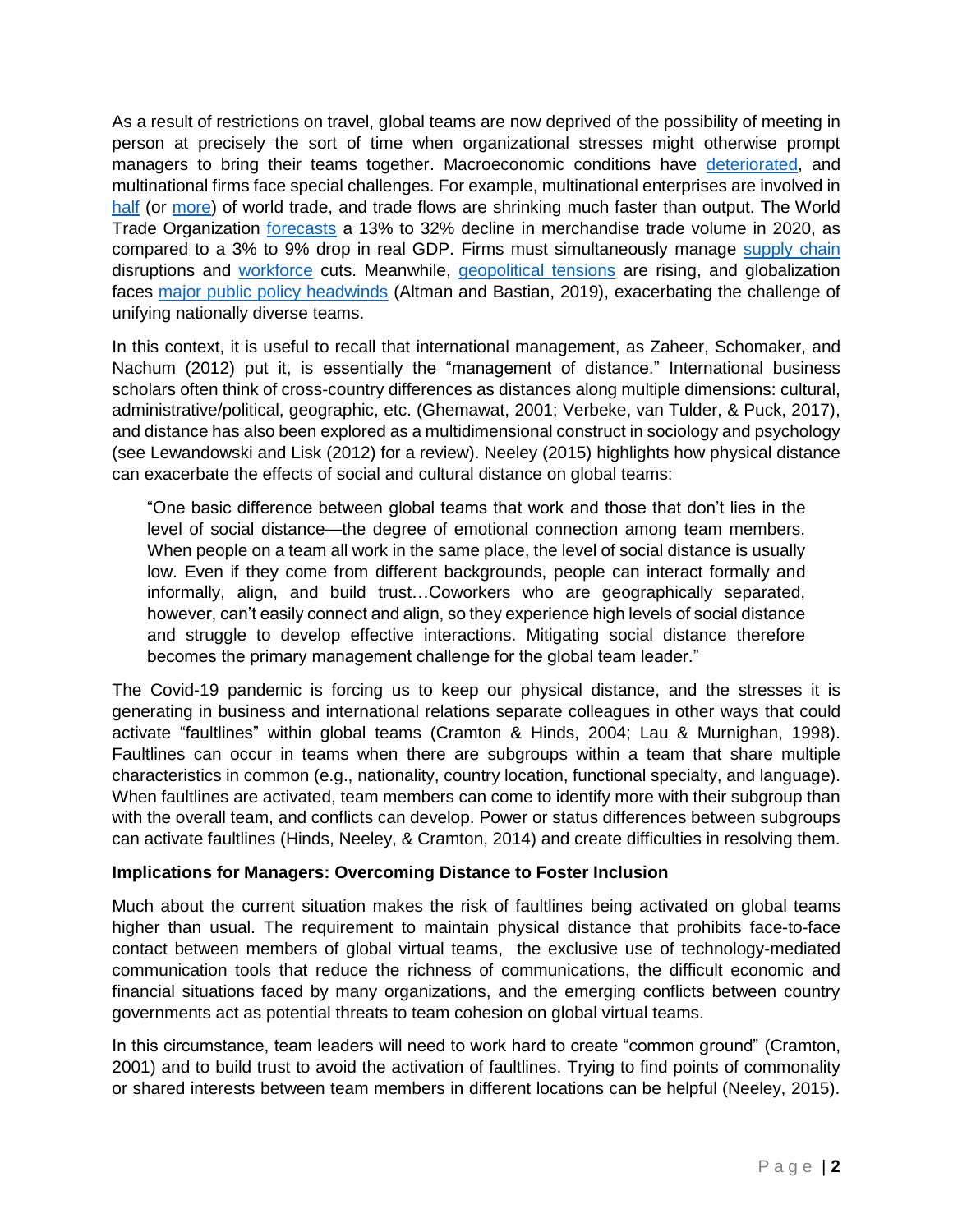An important strategy for managing global, virtual teams is to work with all members of the team to create shared team goals and norms for interaction (Crisp & Jarvenpaa, 2013; Neeley, 2015).

Even on a pre-existing team, it may be important to pause to re-examine and re-imagine the team's goals and processes given the current situation with coronavirus pandemic. Ensuring that all team members feel free to speak up about their issues or concerns in virtual team meetings (Morrison & Milliken, 2000) will be vital and is likely to be an important way to minimize perceived status differences that can activate faultlines in groups (Hinds et al., 2014). Neeley (2015) recommends framing meetings as brainstorming opportunities, which might help reduce the risk that team members identify with country-based subgroups and increase the likelihood that they identify with the whole team.

*Managing Organizations in a Time of Crisis* is a series of research briefs produced by the [Department of Management & Organizations](https://www.stern.nyu.edu/experience-stern/about/departments-centers-initiatives/academic-departments/management-and-organizations) at NYU Stern School of Business.